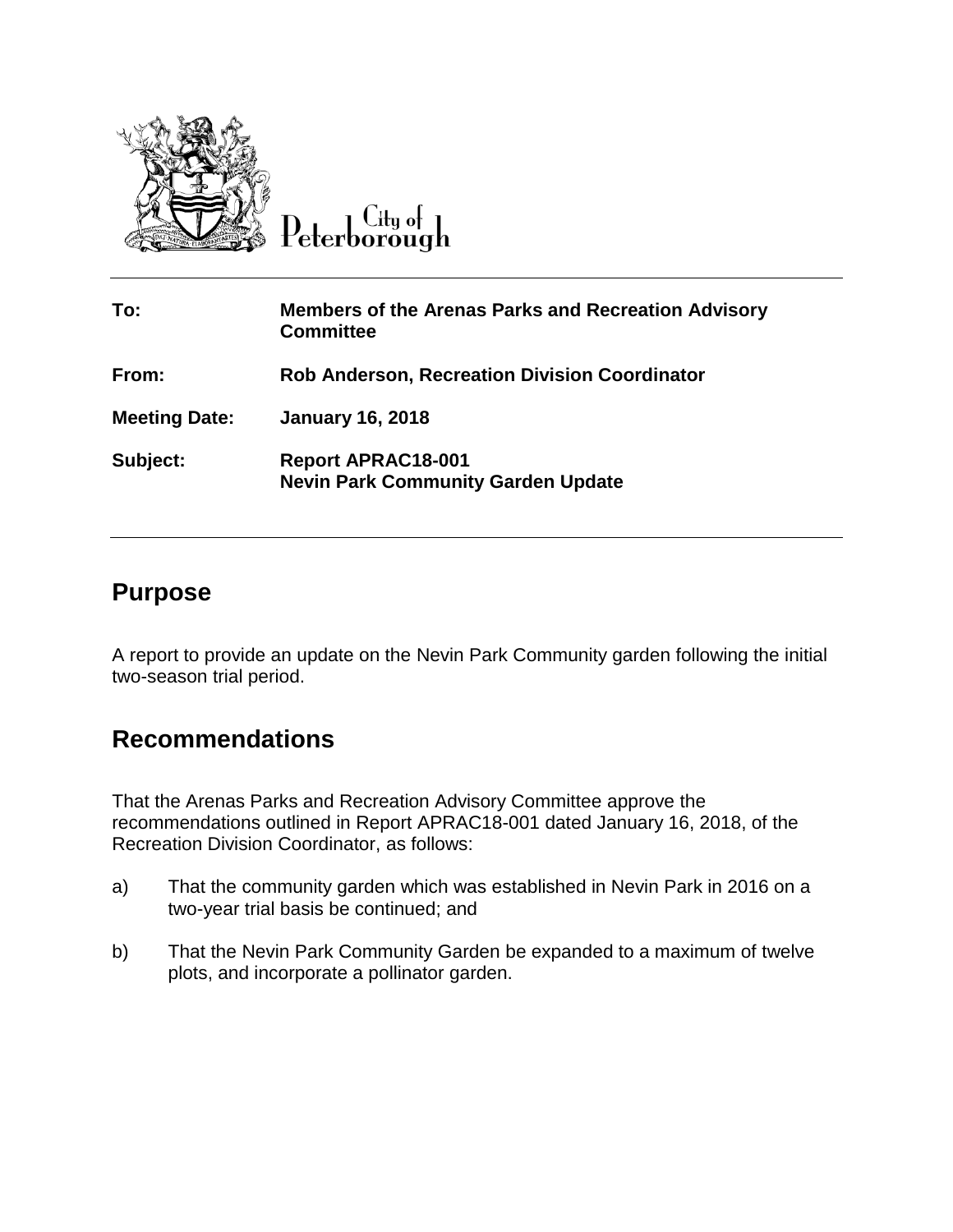# **Budget and Financial Implications**

There is no budget or financial implication resulting from the approval of the recommendation of Report APRAC18-001. Expenses to the City for preparation of the land to accommodate the three additional plots and a pollinator garden can be accommodated within the approved 2018 Community Garden operating budget.

## **Background**

On May 17, 2016, the Arenas Parks and Recreation Advisory Committee (APRAC) received staff report APRAC16-016 – Nevin Park Community Garden. Within that report, Staff recommended that the request to establish a community garden in Nevin Park be denied, and that alternate sites be investigated within the area. Staff recommended that approach due to the degree of mixed input received from the neighbourhood residents. The Staff recommendation was not supported by APRAC, with the following motion being made and carried:

That Nevin Park be approved as a Community Garden site for a twoyear trial period; and

That staff report back to the Committee by the end of 2017, following an assessment of the success of the trial period.

During the 2016 and 2017 trial period, Staff did not receive any negative feedback about the garden operation. On November 14, 2017, City Staff, in partnership with the Nourish Project Peterborough held a neighbourhood meeting at the Artisan Centre at 993 Talwood Drive, to give opportunity for the neighbourhood residents to provide input about the two-year trial period. Notices were hand delivered to all homes within 120 metres of the Park. The notice included the contact information for a representative from the City, and the Nourish Project, providing an alternative mechanism to give feedback, for those who could not attend the meeting. Ten residents attended on November  $14<sup>th</sup>$ .

Attached as Appendix "A" are the November 14<sup>th</sup> meeting notes, and as Appendix "B" are the comments received from residents not able to attend the neighbourhood meeting. While those who attended the meeting were required to sign in, their names and the names of those who provided comments have been excluded from this report, as they have not provided consent to publicize their names.

Staff are recommending that the garden continue to operate on an ongoing basis, and that the number of plots be capped at 12. There were 9 plots in use during the two-year trial. While demand now exceeds current capacity, Staff believes 12 plots would be the maximum number appropriate for this space. The number of pollinator gardens on City land has been on the rise since the 2016 Participatory Budgeting process. Staff is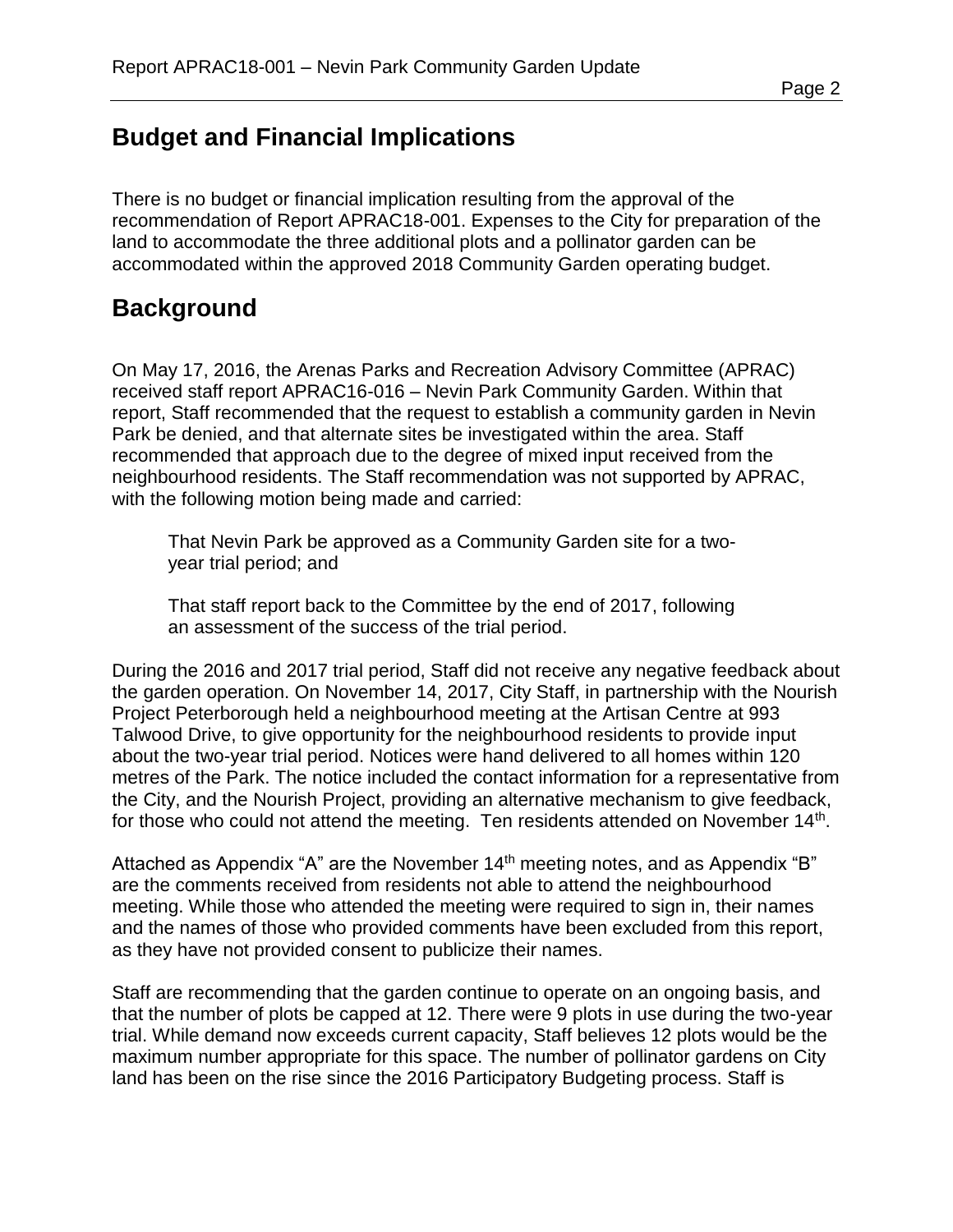supportive of incorporating a pollinator garden at the Nevin Park garden site as proposed by Nourish Peterborough and the Nevin Park gardeners.

Submitted by,

Rob Anderson Recreation Division Coordinator

Contact Name: Rob Anderson Phone: 705-742-7777 Ext. 1833 Toll Free: 1-855-738-3755 Fax: 705-748-8824 E-Mail: [randerson@peterborough.ca](mailto:randerson@peterborough.ca)

#### **Attachments:**

Appendix A – November 14, 2017 Nevin Park Garden Meeting Notes Appendix B – Comments from Neighbourhood Residents Unable to Attend the Meeting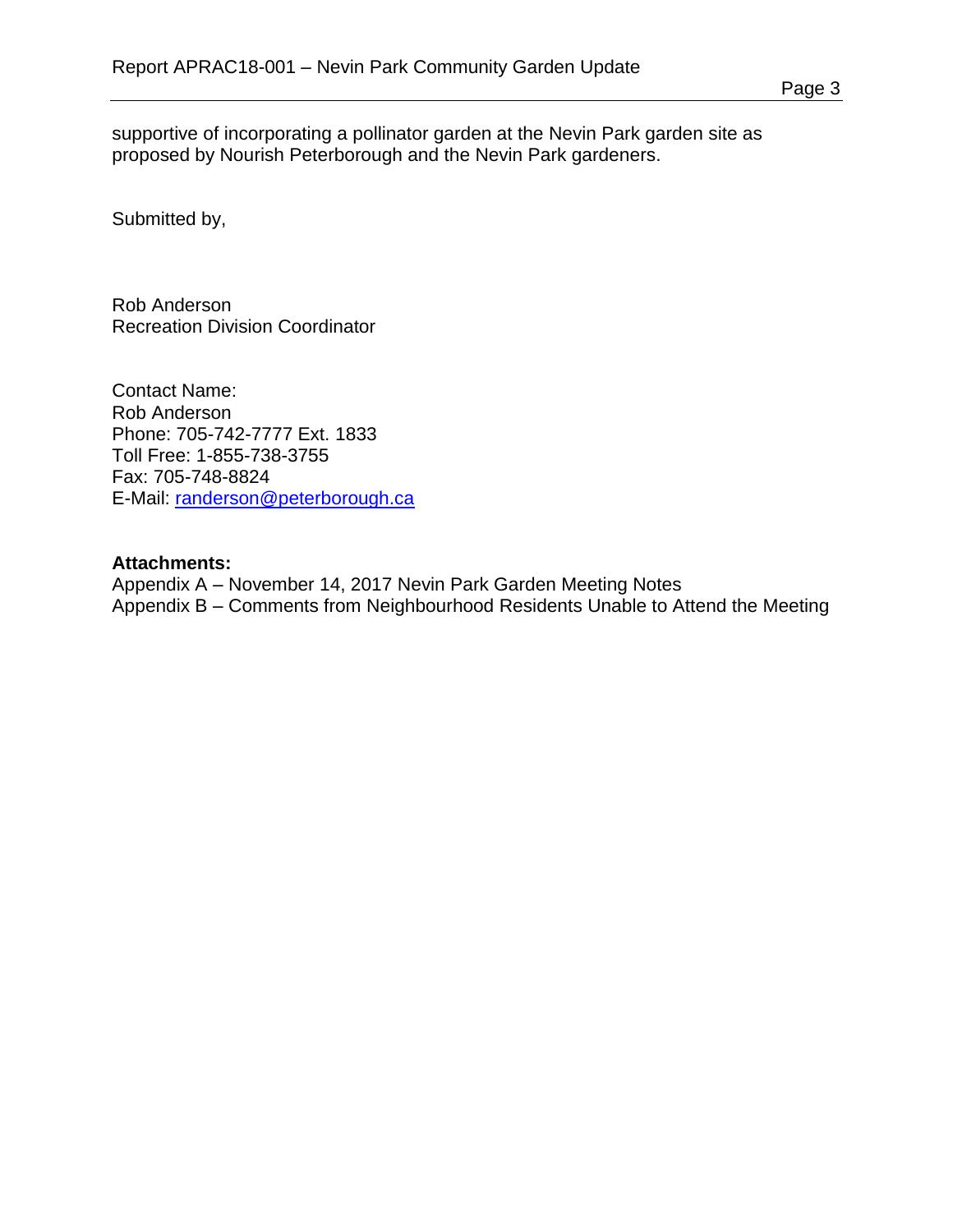## **Appendix A**



# **Nevin Park – Community Garden Meeting**

Tuesday, November 14, 2017 6:30 - 7:30pm Artisan Centre Peterborough, 993 Talwood Dr. (2<sup>nd</sup> floor) Peterborough

### **Meeting Minutes**

#### **Introductions:**

Jill Bishop (Meeting Facilitator) – Nourish Peterborough Phil Jacobs – Public Works – Parks & Forestry Supervisor Stephanie Fraser – Recreation Division - Recreationist Natalie Ross – Gardener/Nevin Garden Coordinator **Neighbour Neighbour** Neighbour/Gardener Neighbour/Gardener Neighbour/Gardener Neighbour/Gardener Neighbour/Gardener Neighbour/Gardener Neighbour/Gardener

Trent Student #1 (observing meeting) Trent Student #2 (observing meeting)

#### **Agenda/Welcome: Jill Bishop**

Jill thanked everyone for attending the meeting. She explained that the Nevin Community Garden was approved 2 years ago on a trial basis. It has now been 2 years and this meeting has been organized as a follow up to see if there is any concern to proceed with a permanent garden in that park. After the meeting, Jill is hopeful that a report can go to the Arenas Parks and Recreation Advisory Committee to re-approve the garden permanently.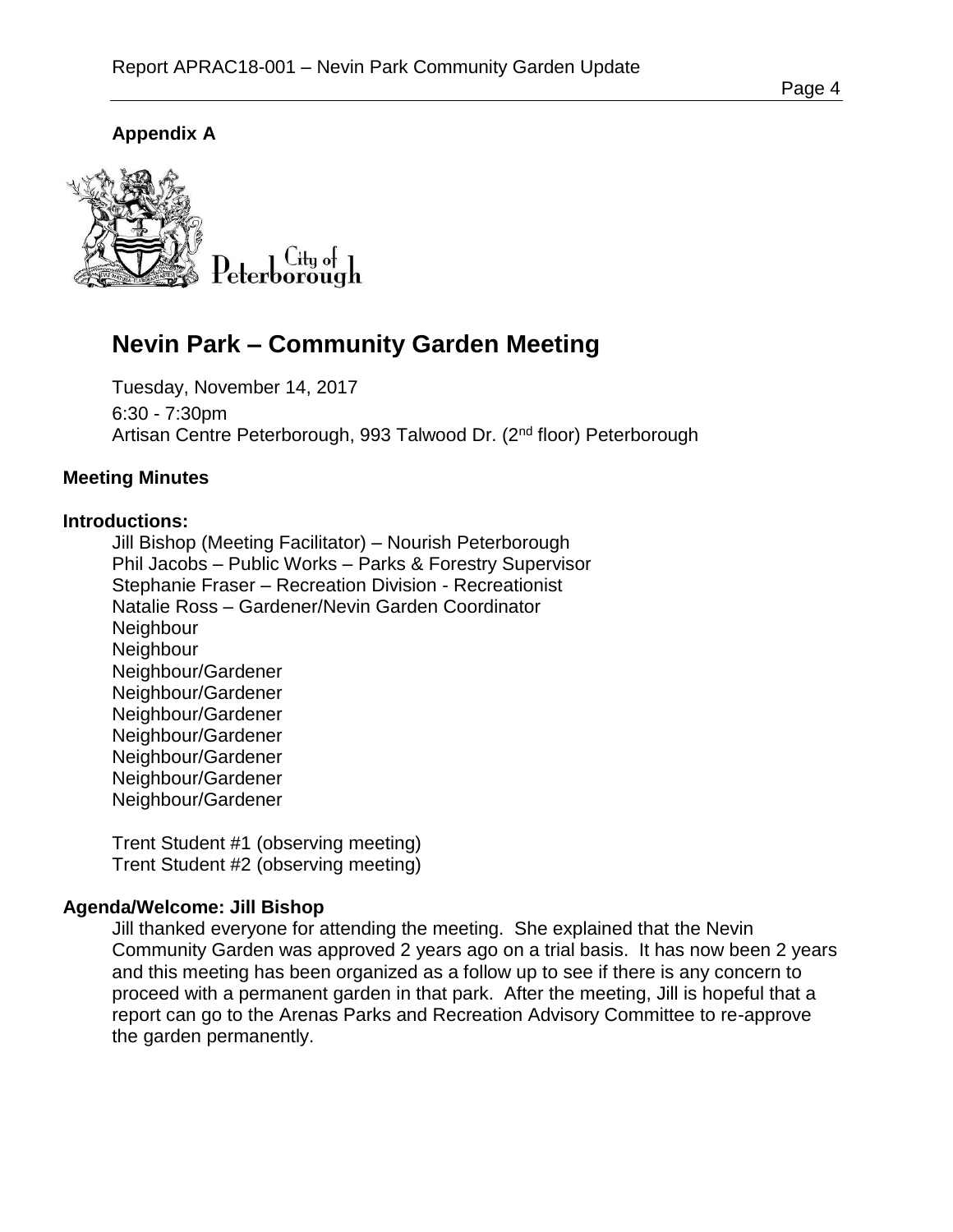## **Garden Update: Natalie Ross, Garden Coordinator**

The past 2 years have gone amazing. All the gardeners and neighbours are very happy with the garden have heard great feedback. The garden now has a watering system, thanks to Doyle Plumbing. The gardeners have cleaned up the trash from the river. There is a demand for more plots. Thinking about the future, a pollinator garden would be something that the garden would be interested in.

## **Meeting Discussions:**

Neighbour/Gardener:

• Backyard is too shady for a garden, so Community Garden is great. Also get to meet new people and neighbours. Huge meal with neighbours at the end of the season. Brings the community together.

Neighbour/Gardener:

• Backyard also too shady for a garden. The Garden is good use of public property. It's a great location. It doesn't interfere with view of park.

Neighbour:

 Here to observe the meeting. Really like the comment about bringing the community together.

Neighbour/Gardener:

• The community space is so important. It's a meeting space, for not only garden members, but neighbours too. The garden has really built a healthy community. Now knows several neighbours.

Neighbour/Gardener:

 Like the community aspect of the garden. Have met a lot of people while gardening. Concerned about the water drying up in the creek. Phil commented that the creek is not controlled, so there is nothing that he can do.

Neighbour:

- Concerned with the water being taken out of the creek. Is this an issue with ORCA? Response: This was investigated with ORCA before the watering system was created. It is permissible to take 50,000 gallons a day.
- Concerned with who monitors the lots. At the end of the season, there were tomatoes all over the ground. There also looked to be a few abandoned plots. Natalie responded that it is in the agreement that gardeners must look after their plots and clean up by Nov 1. They could lose their plot – those are the repercussions. Natalie also mentioned that they have volunteers that help clean up the plots and take all the garbage (garden waste) away.
- Is there going to be a cap on the size? Natalie responded that there have been requests for 3 more plots. 12 plots will be the cap.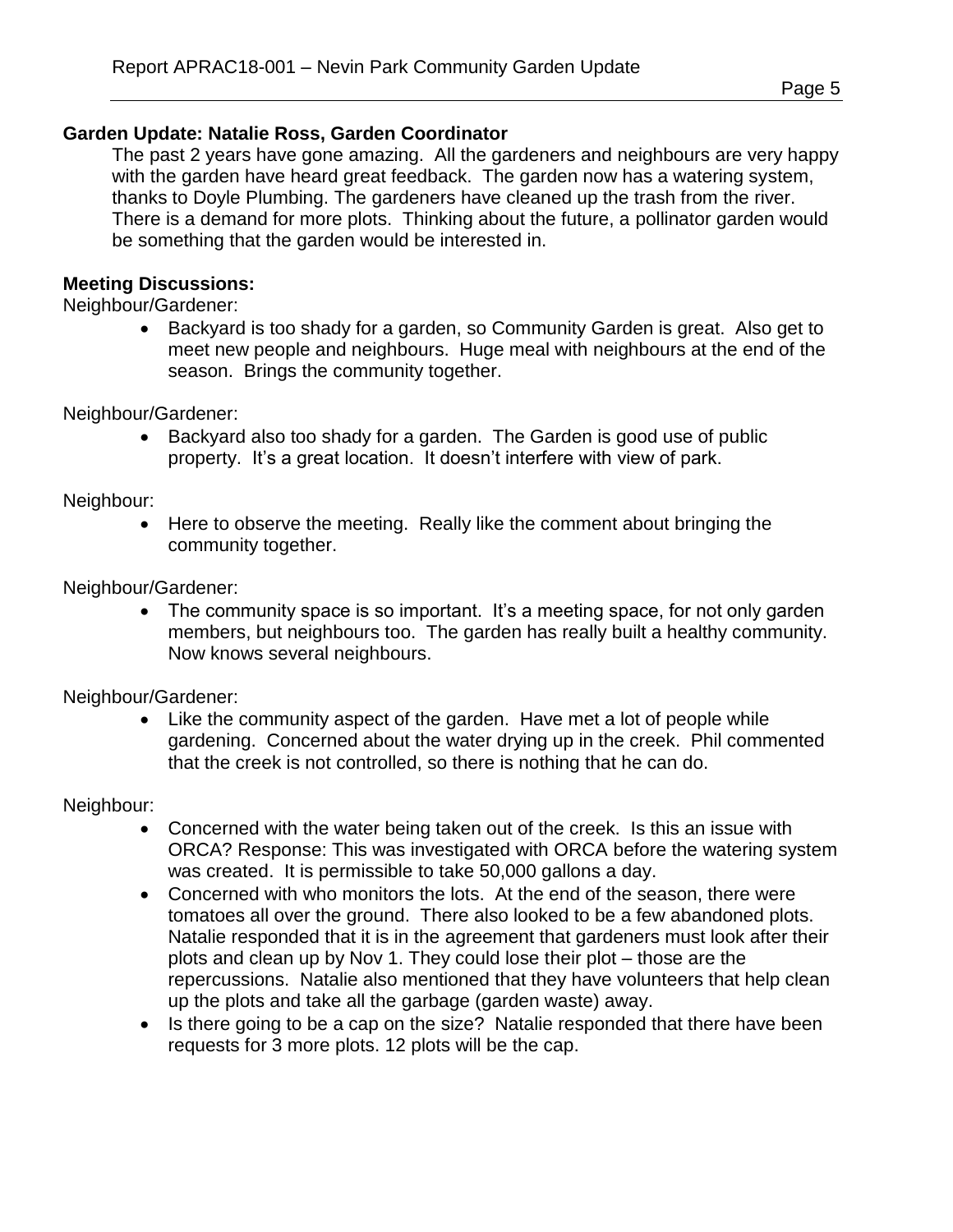Neighbour/Gardener:

• Had a wonderful experience gardening with her grandchildren.

Neighbour/Gardener:

 Great to see the number of people out in the park and gardening. It is a very positive environment. They shared a plot with their neighbour because of lack of space.

Neighbour/Gardener:

 Really appreciate the ability to participate in the garden. Her yard is also too shady. This has been a great learning experience. She didn't realize how much food a 10x10 plot can produce.

E-mails:

Jill referred to emails that were sent in with positive garden comments

#### **Community Garden Review (Jill):**

Agreement between Nourish/City of Peterborough and the Gardeners

The agreement is reviewed annually.

Annual fee of \$15 for plot holders

Gardeners are expected to do a min of 1 hour per week of gardening.

Gardeners cannot give away their plot, or grow tall plants

If you are away, assign someone to take care of your plot

Gardeners will be given 14 days notice and may lose their plot if not taken care of properly.

Gardeners are not allowed to park on Nevin Ave.

Gardeners are not allowed to sell their produce

#### **Final Remarks (Jill):**

Jill emphasized that if you are away, have too much food, or cannot keep up with your garden, just let the Coordinator know. There is also a volunteer that can assist with the garden.

Jill will request to APRAC in January that the garden becomes permanent, that they expand by 3 plots (12 plot cap) and also incorporate a pollinator garden. All the gardeners seemed supportive of the pollinator garden and so did Phil Jacobs.